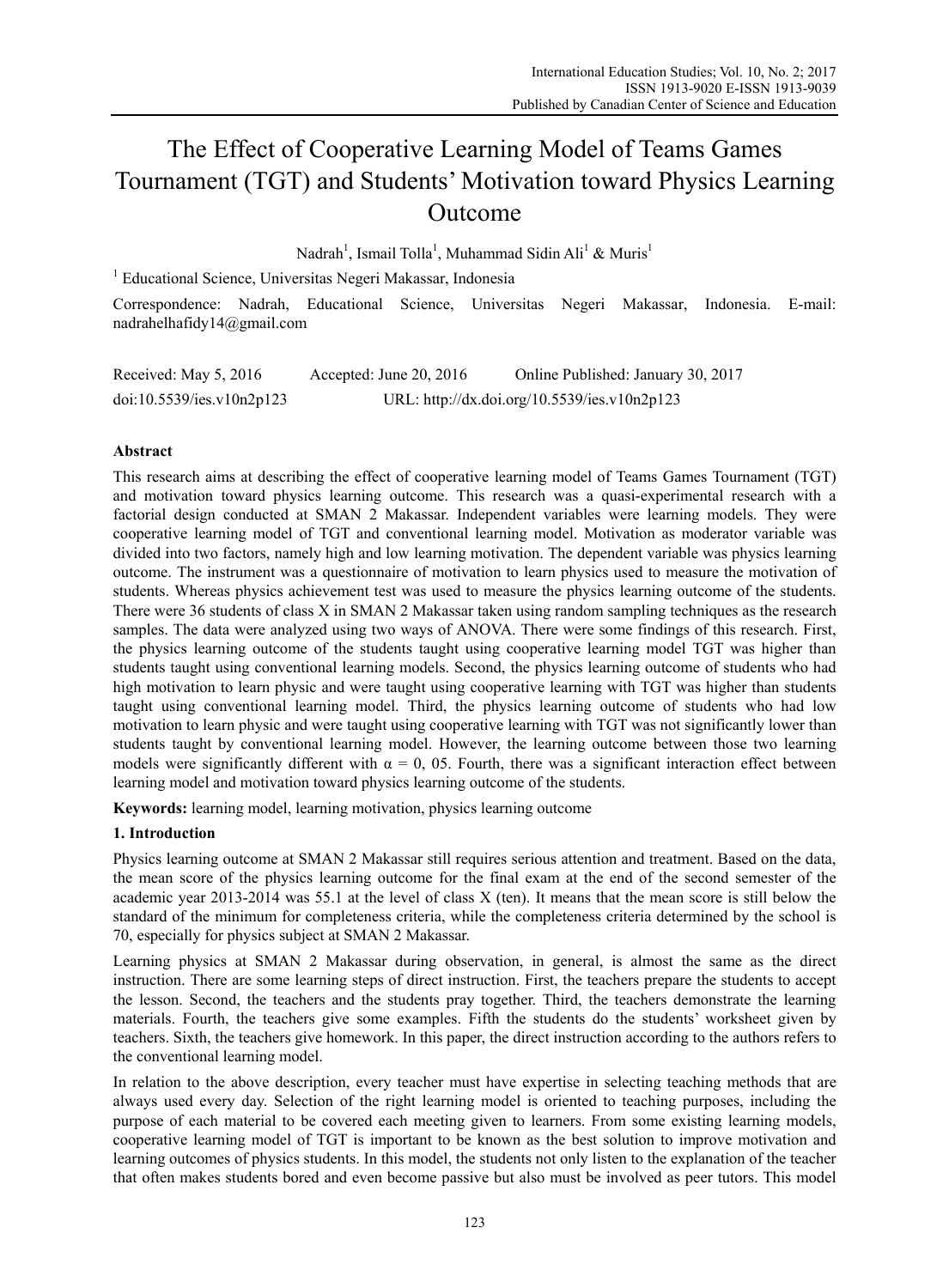also contains elements of games and reinforcement. Moreover, the students are taught to express their opinion. This model can train the ability of learners in games that will be able to increase their motivation and in turn the learning outcome increases. This learning model has five stages that must be passed by the students. The first stage is class presentation. The second stage is learning in groups or teams. The third stage is playing games. The fourth stage is a tournament. This stage is the most memorable for the students because students will perform as much as possible to represent the group competing to take points collected for their group, and the points will be joined with friends' points in their group. The fifth stage is teams' recognition, in which the students feel the importance of cooperative learning of TGT because they feel compelled to study physics because their group can be a super team with an average score of 50. It can be a great team with the mean score of 45. In addition, it can be a good team with the average score of 40 (Slavin, 2005, p. 176)

Based on the description above, the authors tried to examine the condition of the realities faced by students towards physics lesson. The issue was raised as research material entitled "the effect of cooperative learning model with Teams Games Tournament (TGT) and motivation toward physics learning outcome (Experimental Study on Class X SMA Negeri 2 Makassar".

#### **2. Research Method**

This research was a quasi-experimental research with a factorial design conducted at SMAN 2 Makassar. The populations of this research were all students at class X (ten) SMAN 2 Makassar consisting of 9 classes and the total of the students is 288. The researchers used simple random sampling technique. The steps of conducting this research were:

- a. The researchers randomly selected two of the nine classes in class ten at SMAN 2 Makassar. Based on this randomization, the selected classes were class X3 and X9. Randomization was conducted in order that the research activities do not interfere with the learning process too much.
- b. The researchers randomly choose the class that was treated using cooperative learning model of TGT and the class that was treated using traditional learning. Based on the randomization, class X3 was selected to be treated using TGT and class X9 was chosen to be treated using traditional learning.
- c. The researchers distributed questionnaires in each treatment group to determine whether the students had high or low motivation. The determination of the number of students who are categorized as high and low motivation in both the TGT cooperative learning model and the conventional learning models was respectively 27% of the total number of the regular students.

There were three variables in this research, namely:

- a. Independent variable was learning models in the form of cooperative learning of TGT and conventional learning model.
- b. The dependent variable was the students' learning outcome.
- c. The moderator variable was learning motivation with a high and low level of learning motivation.

The instruments were the questionnaires on motivation to learn physics and physics achievement test. The details of the research instruments used to collect data were as follows.

1) Questionnaire on motivation to learn physics

This instrument was used to measure the level of motivation of learners. Motivation to learn physics questionnaire was given to students in two classes at the beginning of the meeting. These questionnaires consist of 36 items developed by researchers based on indicators of motivation to learn physics. This questionnaire has been validated by the experts of research methodology. Scale motivation to learn physics in this study was designed based on Likert scale models that contain a statement indicating the number of objects to be revealed. It is provided five possible answers to measure the learning motivation, namely strongly agree  $= 5$ , agree  $= 4$ , neither agree nor disagree  $= 3$ , disagree  $= 2$ , and strongly disagree  $= 1$ .

The questionnaire is based on indicators of the motivation to learn physics. Before using the questionnaire, it must first be validated by a validator then conducted empirical testing to see the validity and reliability of the instrument so that the items of the questionnaire are eligible to be used as data collection tool. The test results were analyzed by using Pearson Product Moment to determine the validity of the items and Cronbach Alpha to determine the reliability of the instrument. Each statement was then analyzed on the distribution of respondents.

2) Questionnaire on physics achievement test

Physics achievement test was a test used to measure the ability of learners within a certain time after the TGT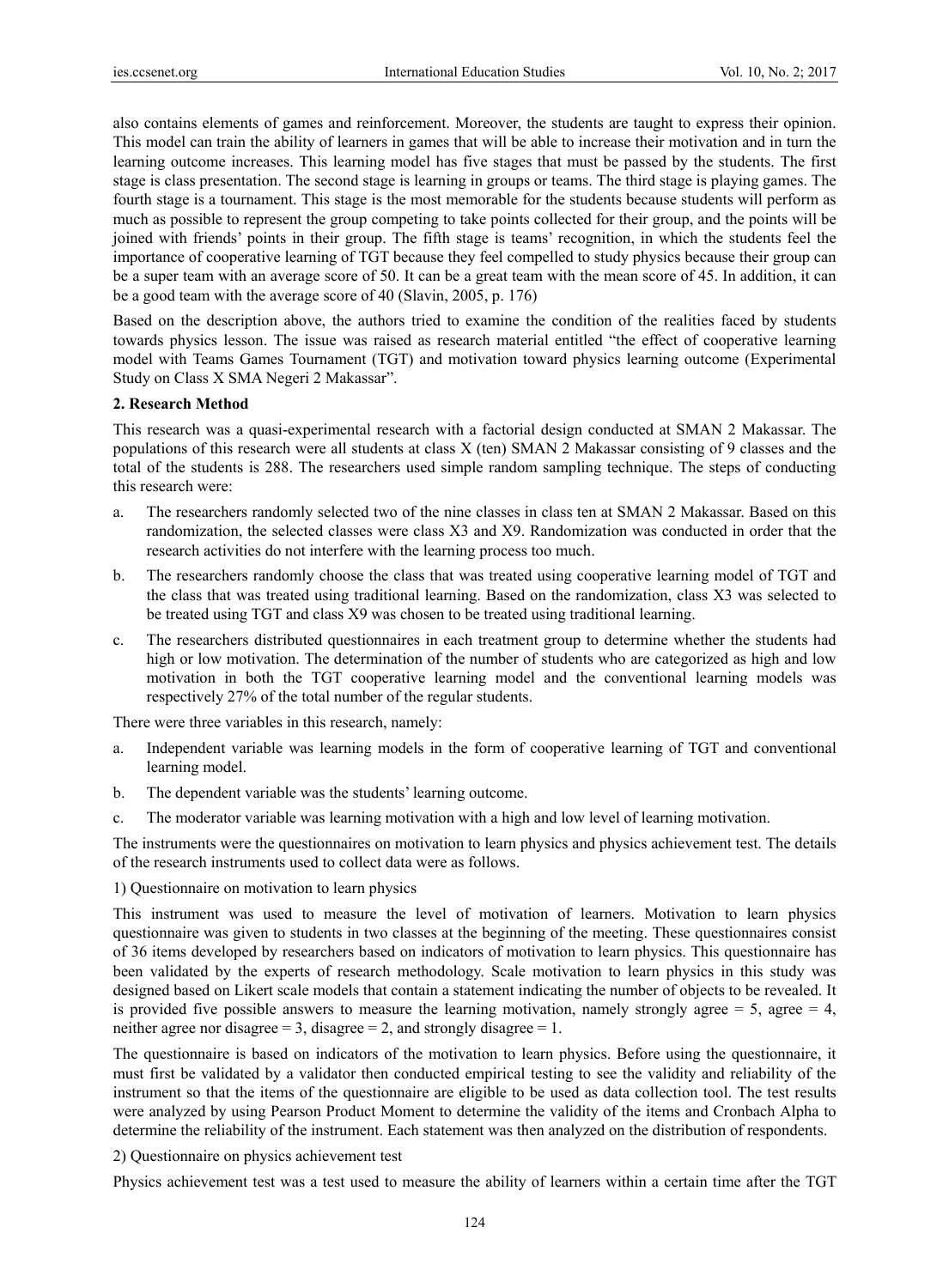cooperative learning model and conventional learning models were applied. It was in the form of objective test namely multiple choice as many as 20 items in accordance with the material. This test was given at the end of the meeting after applying treatment in each class research.

Before being used, the instrument must first be validated by the validator and then tested to see the validity and reliability of the instrument so it could be said that the learning outcome of physics deserved to be used as a data collection tool.

Data obtained from physics learning outcome were analyzed quantitatively in order to describe the characteristics of learners score after these two learning models were implemented. After the data was collected, the next step is to analyze and process data.

# *2.1 Try-Out*

The instruments used in this study were in the form of physics achievement test and questionnaire containing motivation to learn physics. Before these Instruments being used, it must be first conducted try-out outside the sample but it was still in the population to determine the content validity and empirical validity of the instrument. The try-out was held at SMAN 2 Makassar that was not included in the sample of this research. It was conducted at class X1, X2, X4, X5, X6, X7, X8.

# *2.2 Content Validity*

Expert validation results of the questionnaire on motivation to learn physics and physics achievement test had some objectives as follows.

- a. To observe carefully all items in the instrument to be validated
- b. To correct the interpretation of the items that have been made
- c. To give consideration whether the instruments are worthy or not and to outline the scope to be measured.

The analysis of the consistency between the experts was carried out by using the internal consistency of Gregory. The framework used to assess the concept aimed at reviewing the concept, dimensions and items of the instruments. Each expert was asked to fill the consistency between the items, dimensions, and existing theoretical construction. A scoring scale was the range of 1 to 4. The score was four if it was very relevant. The score was three if it was relevant. The score was two if it was less relevant. The score was one if it was not relevant.

Some experts, Lawshe and Martuza (Ruslan, 2009) discuss the statistical methods to determine the content validity and internal consistency coefficient of a test through expert assessment. The relevance of both experts was thoroughly internal consistency proposed by Gregory. Internal consistency coefficient could be calculated by using compatibility between two experts. The formula that was used was as follows.

internal consistency coefficient = 
$$
\frac{D}{A+B+C+D}
$$

The measuring devices were consistent if the internal consistency coefficient was more than 75% (Ruslan, 2009, p. 19)

In addition, in analyzing the research instrument it also noticed the advice of the validator. The suggestions served as guidance in revising the research instruments.

## *2.3 Instrument of Motivation to Learn Physics*

Based on calculations of all items of the questionnaire on motivation to learn physics by using the Gregory formula, it was obtained internal consistency coefficient of 0.9. It proved that the questionnaire was consistent.

# *2.4 Instrument of Physics Learning Outcome*

Based on calculations of all items of the physics test by using the Gregory formula, it was obtained internal consistency coefficient of 1, 0. It proved that the questionnaire was consistent.

## *2.5 Empirical Validity and Reliability Test*

# 2.5.1 Instrument of Motivation to Learn Physics

After obtaining a valid instrument based on the opinions of experts, it was then conducted equivalent tests on respondents. Data of students' motivation to learn physics was obtained from questionnaires given to 240 respondents. This data were analyzed by using the average percentage. In addition, the data were sorted from high learning motivation to low learning motivation. After being sorted, it was taken 27% students who had high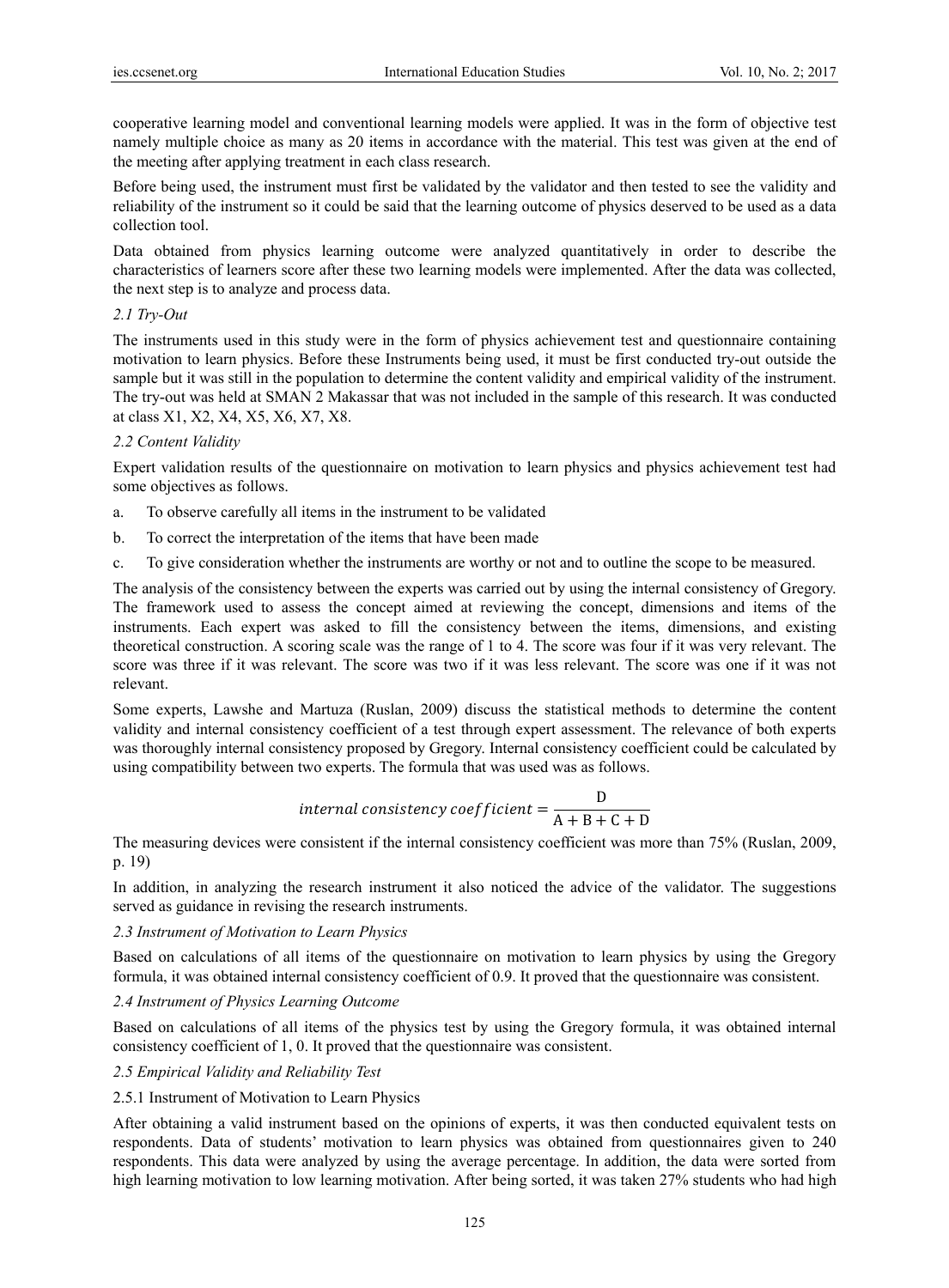motivation to learn physics and 27% students who had low motivation to learn physics. The data were used for further analysis to determine the effect of TGT cooperative learning model and conventional learning model for students who had high and low motivation to learn physics.

After weighting had been conducted, product moment correlation formula proposed by Pearson was used to determine whether each item and the reliability of the questionnaire on motivation to learn was valid or not. Scores were obtained in such a manner by using product moment correlation with the help of Microsoft Excel program. After obtaining the score of r calculation, it was then compared with r table with a significance level of 5%. The validity was achieved if  $r_{\text{count}} > r_{\text{table}}$ . The formula of product moment correlation is as follows.

$$
r_{xy} = \frac{N \sum XY - (\sum X)(\sum Y)}{\sqrt{\{N \sum X^2 - (\sum X)^2\} \{N \sum Y^2 - (\sum Y)^2\}}}
$$

(Sudijono, 2006).

Notes:

 $r_{xy}$  = The correlation score of product moment

- $X$  = The score obtained by each respondent for each item
- $Y =$ The total of score obtained by each respondent for each item
- $N$  = The total of respondents

Based on the total of respondents, the r table is 0, 35. Based on the results of the empirical testing for motivation to learn physics of the 40 items tested on 240 respondents with a significance level of 0.05, it was found four items that were not valid namely item 17, 24, 25, and 29 because r count is less than r table ( $r_{\text{count}} < r_{\text{table}}$ ).

Reliability of the instrument of motivation to learn physics could be calculated using the Alpha Crombach formula. The formula was as follows.

$$
r_{11} = \frac{n}{n-1} \left( 1 - \frac{\sum_{i=1}^{n} \sigma_i^2}{\sigma_i^2} \right)
$$

(Crocker & Algna, 2008, p. 121) Notes:

 $r_{11}$  = The reliability coefficient

 $n =$ The total of items

 $\sigma_i^2$  = Scores variance item to-i

 $\sigma_t^2$  = Total of scores variance

The coefficient of reliability on the test questionnaire of motivation to learn physics was 0.89. Based on the results of reliability analysis, it could be concluded that the questionnaire that had been used was reliable. Thus, the number of items of learning motivation questionnaire used in this study was as much as 36 items.

2.5.2 Instrument of Physics Learning Outcome

After obtaining valid targets through experts' opinion, then it was then conducted try-out at the equivalent of respondents. Because the data collected were the results of the objective test, so the data were computed using point biserial correlation coefficient (rpb) with the help of Microsoft Excel program.

$$
r_{\text{pbis}} = \frac{(\overline{x}_t - \overline{x}_i)}{s_t} \sqrt{\frac{p}{q}}
$$

(Crocker & Algna, 2008, p. 317). Notes:

 $\overline{X_t}$  = Mean total scores of participants who have the correct answer

 $X_i$  = Mean score

 $S_t$  = Standard deviation scores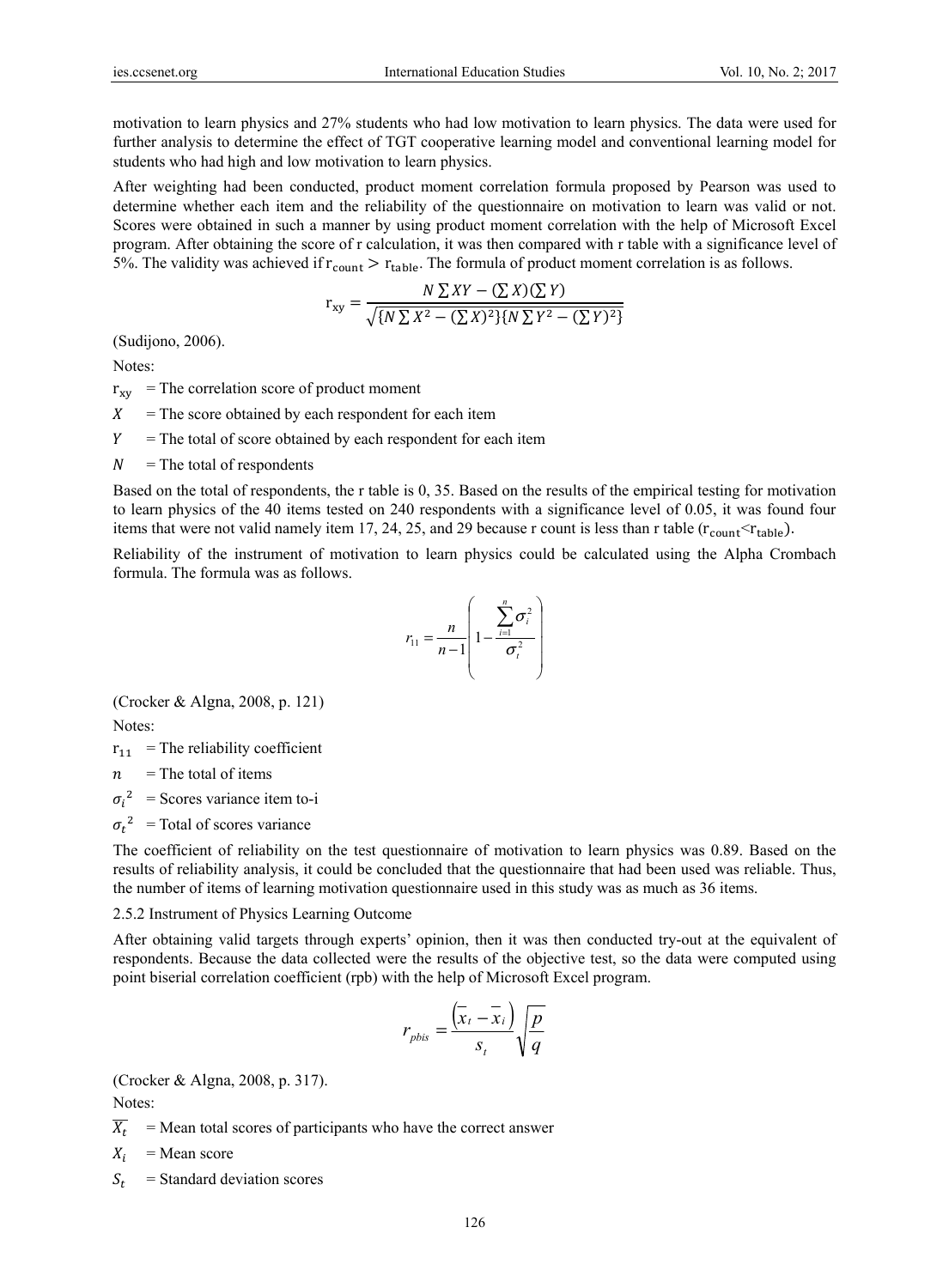$p =$ The proportion of participants who answered correctly on the test item

 $q =$ The proportion of participants who answered incorrectly or  $(1-p)$ 

Point biserial correlation coefficients were obtained for each item compared with a correlation coefficient that was in the r table with a significance level of 5%. If the correlation coefficient between the scores of items and the total score was higher than r-table, the items are valid. On the contrary, if the scores of the items were lower than r table, the test item could not be used.

Based on the results of similar tests on respondents of the 20 items on the learning outcomes that was tested to 120 respondents, all items were stated valid.

Reliability achievement test was determined using the formula Kuder-Richardson 21 (KR-21) with the help of Microsoft Excel program. KR-21 formula formulated by Kuder and Richardson in Mardapi (2012, p. 73) was as follows.

$$
KR - 21 = \frac{k}{k - 1} \left( 1 - \frac{kP(1 - P)}{S_{x^2}} \right)
$$

(Crocker & Algna, 2008, p. 139).

Notes:

 $k =$ The number of test items

$$
S_X^2 = \text{Variance scores}
$$

 $P =$ The mean proportion of participants with correct answers to each item.

Based on the results of the analysis of reliability, the reliability coefficient was equal to 0.911. Therefore, it could be concluded that the test used to get learning outcome was reliable. Hence, there were 20 items of learning outcome used in this research.

#### *2.6 Data Collection Techniques*

The data that were collected in this study were the data on physics learning outcome obtained by using physics achievement test. While data regarding the motivation to learn physics was obtained by using questionnaires.

#### *2.7 Data Analysis Techniques*

Data were analyzed using inferential statistical analysis. The inferential statistical analysis was intended to test the hypothesis in this research using Two Ways Anova. If H0 is rejected (there are differences), there must be advanced Tukey testing to find out the differences. On the contrary, if H 0 is accepted (there are no differences) there must not be advanced Tukey testing

#### **3. Results**

Test this hypothesis by using statistical methods performed using Two Ways Anova. It was followed by t-test to find out the main effect that was higher and also proceed by using Tukey test. The results of Two Ways Anova can be seen in the following table.

| Source of variance | Sum of squares (JK) | df | Average squared (RK) | Fh          | Ft   |
|--------------------|---------------------|----|----------------------|-------------|------|
| Learning model (k) | 36                  |    | 36                   | $12.34^*$   | 4 15 |
| Motivation (b)     | 11.1112             |    | 11 1112              | 3 $81^{\#}$ | 4 15 |
| interaction bxk    | 75.1110             |    | 75.1110              | 25 75       | 4 15 |
| Errors (in cells)  | 93.3334             | 32 | 2.9166               |             | -    |
| Total              | 215, 5556           | 35 | -                    |             | -    |

Table 1. Analysis of two ways Anova

Notes:

dk = degrees of freedom

 $Fh = F$  count

 $* = F$  test of significance

 $# = F$  test not significant

 $Ft = F$  table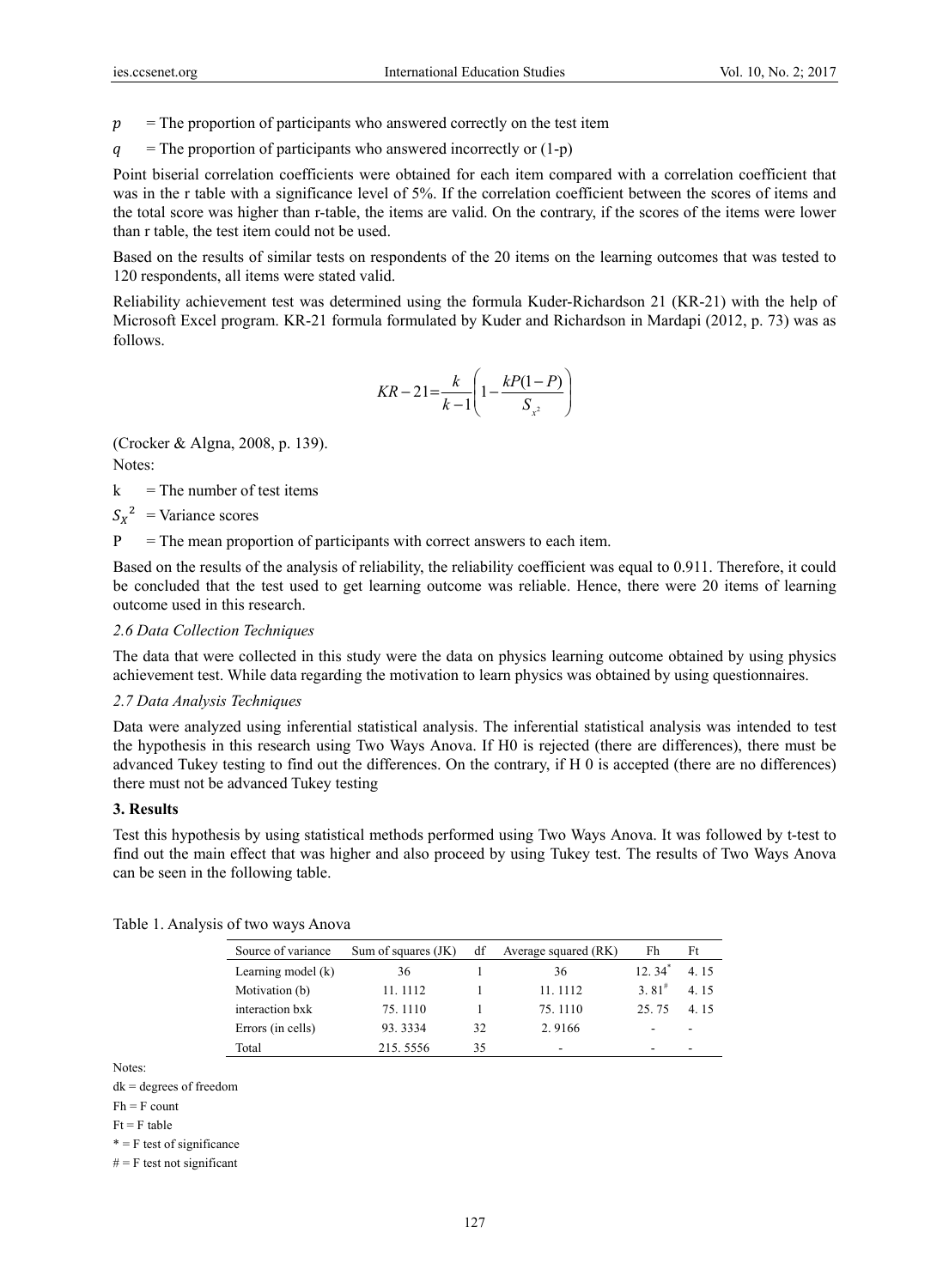It is stated significant if F count is more than or equal to F  $(\geq$  F) with the significance level is 0.05. Based on the calculation in the above table, the hypothesis testing is as follows:

- 1) For the first hypothesis, learning outcomes of physics learners taught using cooperative learning model with Teams Games Tournament is overall higher than in the learning outcomes of physics learners taught using conventional learning models. Based on the calculation using ANOVA, it shows that the F count is 12.34 and it is higher than F table because F table is 4.15 (F count =  $12.34 >$  F table = 4.15). It means that it is rejected or accepted. Therefore, there is a significant difference. To strengthen the influence of the higher learning model, it is followed by t-test. Based on the t-test, it is found that t count is 2.61. Meanwhile, based on the t-distribution table with the significance level is 0. 05 and degree of freedom is 32, it is found that t table is 1.692 (Interpolation). This hypothesis is rejected or accepted because t count =  $2.61 > t$ -table = 1.692. Therefore, there is a significant influence on the level  $= 0.05$ .
- 2) For the second hypothesis, the students who have high motivation to learn physics and taught using cooperative learning with TGT model have higher learning outcome than the students taught using conventional learning models. Based on calculations of Tukey test, the mean score for the group of students who have high motivation to learn physics toward the physics learning outcomes using cooperative learning model with TGT is 19.1111 (group I). Whereas, the mean score for the group of students who have high motivation to learn physics toward the physics learning outcomes using conventional learning models is 14.2222 (group II). It is found that the mean squared in two ways ANOVA is 2.9167. Therefore, the score of Q-count is 8.59. Because the significance level is 0.05 and degree of freedom is 34, and then the value of Q-table is 3.826 (Interpolation). Because the value of Q-count is higher than Q-table (8.59 ˃ 3.826), then it is rejected or accepted. Therefore, there is a significant difference.
- 3) For the third hypothesis, the students who have low motivation to learn physics and taught using cooperative learning with TGT model have higher learning outcome than the students taught using conventional learning models. Based on calculations of Tukey test, the mean score for the group of students who have high motivation to learn physics toward the physics learning outcomes using cooperative learning model with TGT is 15.1111 (group III). Whereas, the mean score for the group of students who have high motivation to learn physics toward the physics learning outcomes using conventional learning models is 16.00 (group IV). It is found that the mean squared in two ways ANOVA is 2.9167. Therefore, the score of Q-count is 1.56. Because the significance level is 0.05 and degree of freedom is 34, and then the value of Q-table is 3,826 (Interpolation). Because the value of Q-count is lower than Q-table (1.56< 3.826), then it is rejected or accepted. Furthermore, in order to know whether there is a significant difference or not, therefore there is a significant difference. Mean scores between the two cells are tested using t-test. The criteria of the testing is that H0 is accepted if t table  $\lt$  t count  $\lt$  +t $\neg$  table in which t table is obtained from distribution list t with the degree of freedom is  $(db) = n1 + n2 - 2$  and the opportunity of the other value is rejected. Although the students who have low motivation to learn physics and taught using cooperative learning model with TGT have learning outcomes that are not significantly lower than the students taught using traditional learning the learning outcomes of the two cells are significantly different at the significance level of 0.05 ( $\alpha$  = 0.05).
- 4) For the fourth hypothesis, there is an interaction effect between learning model and motivation toward learning outcomes. Based on the calculation results using two ways Anova, it is found that the value of F-count is 75.1110. For the significance level of 0.05, it is found that F table is 4, 15. Because F count is higher than F table (75.1110  $> 4.15$ ), it is rejected or accepted. Therefore, there is a significant interaction. It means that there is an interaction effect between learning model and motivation toward learning outcomes.

## **4. Discussion**

## *4.1 Hypothesis I*

Based on the hypothesis testing, it is found that the first hypothesis is rejected. It means that physics learning outcomes of students taught using cooperative learning model with TGT are overall higher than the students taught using conventional learning models. This finding is in line with the previous study as the research conducted by Pranata (2012) in which his finding shows that cooperative learning model with TGT can improve motivation and learning outcomes. According to Hopkins (Noornia, 1997, p. 14) TGT is a form of cooperative learning where once students learn individually, and then each member of the group held a tournament with other group members according to their ability level.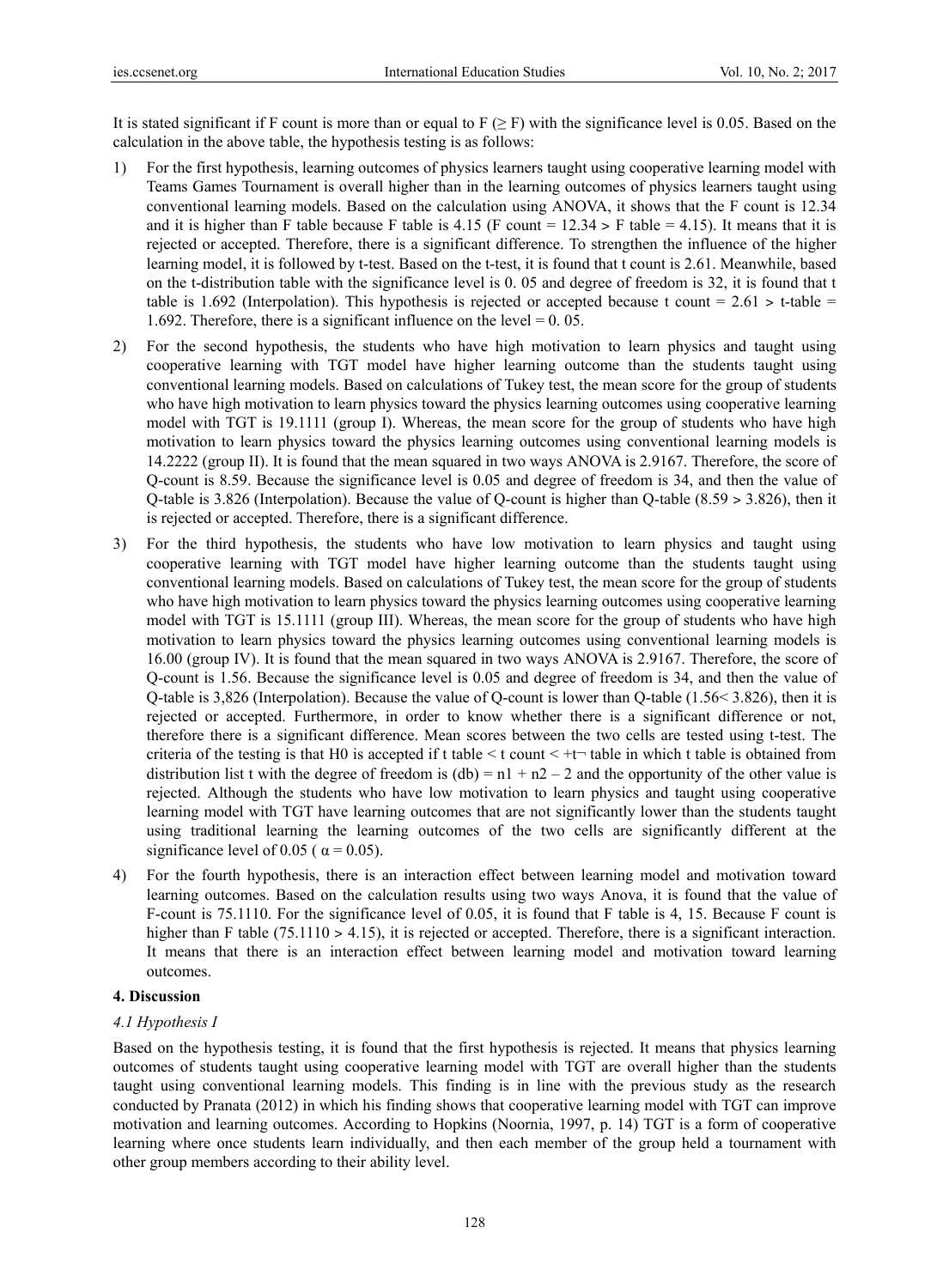# *4.2 Hypothesis II*

Based on the hypothesis testing, it is found that the first hypothesis is rejected. It means that the students who have high motivation to learn physics and taught using cooperative learning with TGT model have higher learning outcome than the students taught using conventional learning models. This finding is in line with the previous study as the research conducted by Siahaan, and Roma Mawarni Arta entitled "the influence of learning model with Teams Games Tournament toward the learning outcomes in collaboration with colleagues and customers of students of class X at private vocational school in Medan". Their finding shows that learning outcomes of the students taught by using TGT are higher than the students taught by using conventional methods. Slavin in Huda (2011) reveals that the cooperative learning model with TGT helps the learners to review and master the learning material. It also helps the learners to improve basic skills-skills, achievement, positive interaction between learners, self-esteem, and acceptance of the other different learners. Cooperative learning with TGT requires thorough preparation. It is different from the conventional model that has been put forward the methods of lecturing and giving assignments. Some teachers choose TGT because this model is pleasant. Some games are packed in a tournament so that it can enable learners to be active in the class.

# *4.3 Hypothesis III*

Although the students who have low motivation to learn physics and taught using cooperative learning model with TGT have learning outcomes that are not significantly lower than the students taught using traditional learning the learning outcomes of the two cells are significantly different at the significance level of 0.05 ( $\alpha$  = 0,05). This finding is in line with the previous study as the research conducted by Niken Ratna Wijaya entitled the relationship between motivation and learning outcomes of students in the subjects Civic Education at SMPN 77 Jakarta. She concludes that learning motivation is one of the contributing factors to improve student learning outcomes. Although the learning motivation is low, it is a factor that affects learning outcomes. In addition, other supporting factors can improve the learning outcomes of students. They come from outside the self-learners. In the concept of learning, motivation is the art of encouraging learners to learn activities so that the learning objectives can be achieved (Rasyad, 2003, p. 92). Even though the learners have low motivation, they felt encouraged to study hard if they got the spirit and stimulation from the outside, especially from teachers. Usman (2011, p. 21) states that in creating effective learning conditions, five variables determine the success of students, namely involving learners to be active, attracting the interest and attention, arousing motivation and attention to the ability of learners and using appropriate teaching media

## *4.4 Hypothesis IV*

Based on the hypothesis testing, the fourth hypothesis is rejected. It means that there is an interaction effect between learning model and motivation toward learning outcomes. This finding is in line with the previous study conducted by Andina Wahyu Widyasari entitled "The comparison of the use of cooperative learning model with Teams Games Tournament (TGT) and Student Team Achievement Division (STAD) toward students learning outcomes on Natural Science at SMPN 2 Lendah". Her finding shows that there are significant differences between classes using TGT model, STAD, and conventional learning model. Slavin in Rusman (2013, p. 201) states that the cooperative learning to promote learners to interact actively and positively in the group. In this fun activity, students feel more motivated to learn and think.

## **5. Conclusion**

Based on the results and discussions above, some conclusions can be drawn, namely:

- a. Physics learning outcomes of students taught using cooperative learning model with TGT are overall higher than the students taught using conventional learning models.
- b. The students who have strong motivation to learn physics and taught using cooperative learning with TGT model have higher learning outcome than the students taught using conventional learning models.
- c. Although the students who have low motivation to learn physics and taught using cooperative learning model with TGT have learning outcomes that are not significantly lower than the students taught using conventional learning the learning outcomes of the two cells are significantly different at the significance level of 0.05 ( $\alpha$  = 0.05).
- d. There is an interaction effect between learning model and motivation toward learning outcomes.

## **References**

Anderson, L. W., & Krathwohl, D. R. (2001). *A Taxonomy for Learning, Teaching, and Assessing. A Revision of Bloom's Taxonomy of Educational Objectives*. New York: Addison Weley Longman, Inc.